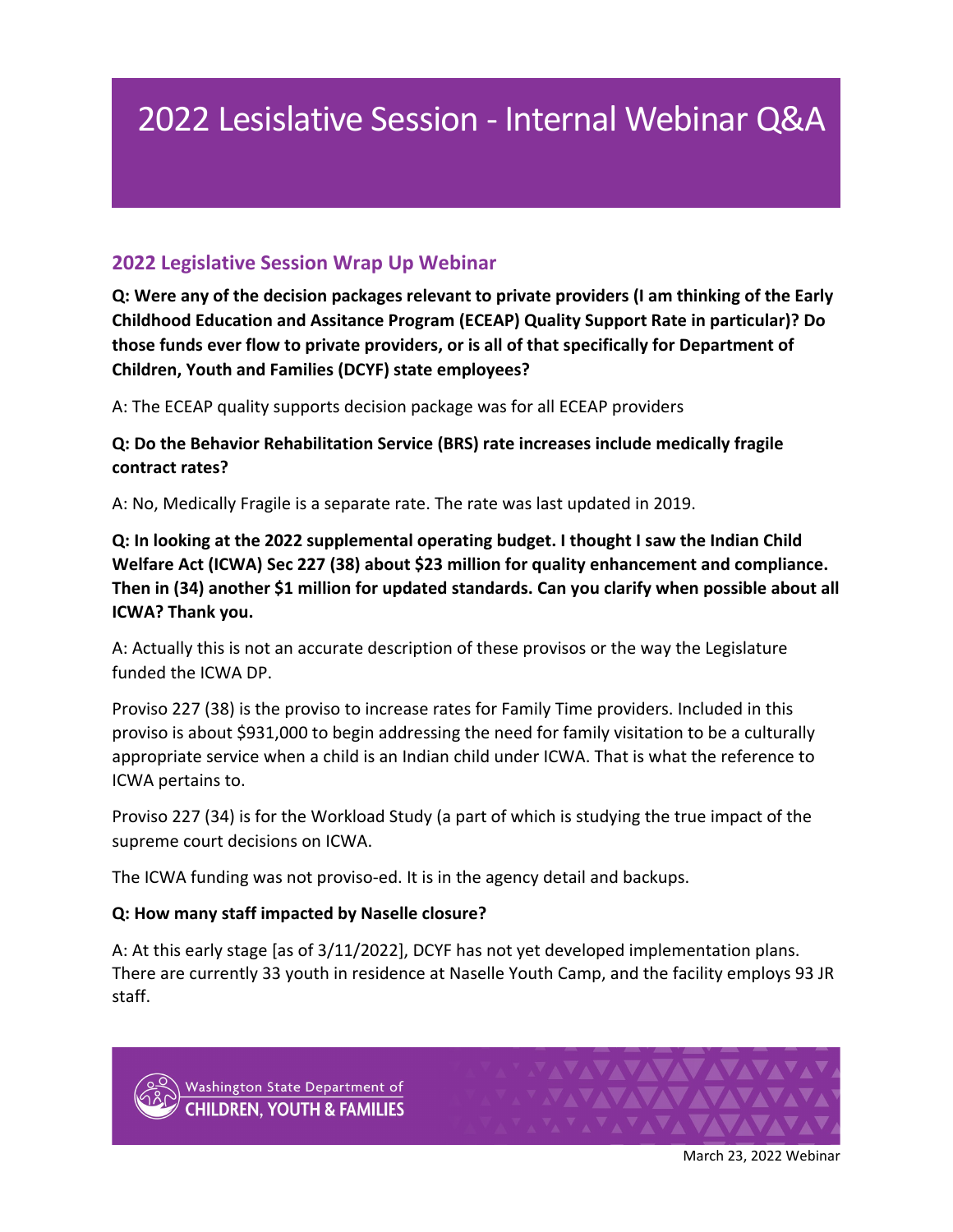#### **Q: Who is the provider receiving the startup funds in Vancouver?**

A: At this early stage [as of 3/11/2022], we are not sure at this time.

#### **Q: Are the 16% rate increases listed as rate increases for child care centers only?**

A: Yes, it is for child care centers only.

#### **Q: Will there be guidance or requirements around how the BRS/Treatment Foster Care (TFC) funds are spent? (there was specific guidance around staff pay for group care. Is there anything similar for BRS/TFC?)**

A: That is a program question as the team is working on implementation now. That will be answered in upcoming provider converstatons. I would encourage you to send that question to your BRS contact.

## **Q: Can you talk about if/how the Imagination Library and Reach Out and Read will interface? Thank you!**

A: DCYF's Family Support Team will work to ensure that the work of Imagination Library and Reach out and Read will complement and enhance each other. Coordination between the programs will begin once DCYF has selected the nonprofit to implement the Imagination Library program established through 2068.

## **Q: Regarding SB 5793, does DCYF have any funds available to begin providing stipends, even without much of a state investment this session?**

A: It will depend on what we need funds for. We have more work to do on implementing this. We will need more funds to ensure we are providing stipends and resources to those who are participating in advisory bodies.

## **Q: I don't understand ECEAP slots and the conversion. It looked like there were 777 conversion slots of part time to full time. How does that work on the ground? What is the implementation of that? What is an example of a flexible slot?**

A: Through the Request for Proposals (RFP) process of current ECEAP providers, we will ask if providers want to convert any slots to full day slots. For providers who want to retian their part day slots, that happens during the annual renewal process. There are enrollment requirements by date, the flexible slots intend to allow a pot of slots that can be given to sites that have capacity and have a new family in the area that needs that slot.

## **Q: Will you be providing a list of folks who are point on implementation of various bills and provisos?**

A: Please reach out to **[dcyf.govaffairs@dcyf.wa.gov](mailto:dcyf.govaffairs@dcyf.wa.gov)** if you have questions about specific bills, and we will be able to provide you with detailed information about implementation status and contact people.